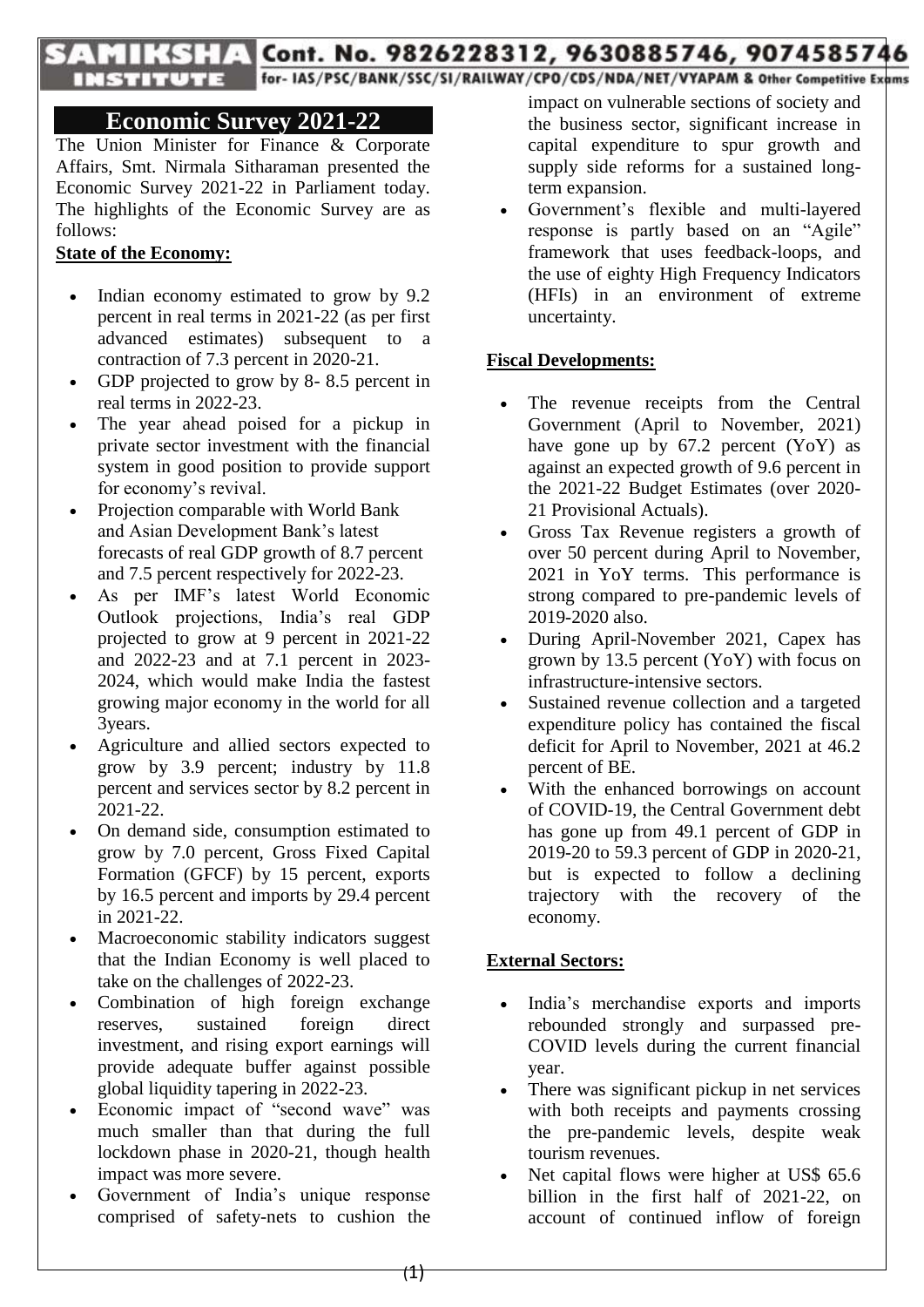## TI TELE Cont. No. 9826228312, 9630885746, 9074585746

for- IAS/PSC/BANK/SSC/SI/RAILWAY/CPO/CDS/NDA/NET/VYAPAM & Other Competitive Exams

**INSTITUTE** investment, revival in net external commercial borrowings, higher banking capital and additional special drawing rights (SDR) allocation.

- India"s external debt rose to US \$ 593.1 billion at end-September 2021, from US \$ 556.8 billion a year earlier, reflecting additional SDR allocation by IMF, coupled with higher commercial borrowings.
- Foreign Exchange Reserves crossed US\$ 600 billion in the first half of 2021-22 and touched US \$ 633.6 billion as of December 31, 2021.
- As of end-November 2021, India was the fourth largest forex reserves holder in the world after China, Japan and Switzerland.

### **Monetary Management and Financial Intermediation:**

- The liquidity in the system remained in surplus.
- o Repo rate was maintained at 4 per cent in 2021-22.
- o RBI undertook various measures such as G-Sec Acquisition Programme and Special Long-Term Repo Operations to provide further liquidity.
- The economic shock of the pandemic has been weathered well by the commercial banking system:
- o YoY Bank credit growth accelerated gradually in 2021-22 from 5.3 per cent in April 2021 to 9.2 per cent as on 31st December 2021.
- o The Gross Non-Performing Advances ratio of Scheduled Commercial Banks (SCBs) declined from 11.2 per cent at the end of 2017-18 to 6.9 per cent at the end of September, 2021.
- o Net Non-Performing Advances ratio declined from 6 percent to 2.2 per cent during the same period.
- o Capital to risk-weighted asset ratio of SCBs continued to increase from 13 per cent in 2013-14 to 16.54 per cent at the end of September 2021.
- o The Return on Assets and Return on Equity for Public Sector Banks continued to be positive for the period ending September 2021.
- Exceptional year for the capital markets:
- o Rs. 89,066 crore was raised via 75 Initial Public Offering (IPO) issues in April-November 2021, which is much higher than in any year in the last decade.
- o Sensex and Nifty scaled up to touch peak at 61,766 and 18,477 on October 18, 2021.
- o Among major emerging market economies, Indian markets outperformed peers in April-December 2021.

## **Prices and Inflation:**

- The average headline CPI-Combined inflation moderated to 5.2 per cent in 2021- 22 (April-December) from 6.6 per cent in the corresponding period of 2020-21.
- o The decline in retail inflation was led by easing of food inflation.
- o Food inflation averaged at a low of 2.9 per cent in 2021-22 (April to December) as against 9.1 per cent in the corresponding period last year.
- o Effective supply-side management kept prices of most essential commodities under control during the year.
- o Proactive measures were taken to contain the price rise in pulses and edible oils.
- o Reduction in central excise and subsequent cuts in Value Added Tax by most States helped ease petrol and diesel prices.
- Wholesale inflation based on Wholesale Price Index (WPI) rose to 12.5 per cent during 2021-22 (April to December).
- o This has been attributed to:
- Low base in the previous year,
- Pick-up in economic activity,
- Sharp increase in international prices of crude oil and other imported inputs, and
- **High freight costs.**
- Divergence between CPI-C and WPI Inflation**:**
- o The divergence peaked to 9.6 percentage points in May 2020.
- o However, this year there was a reversal in divergence with retail inflation falling below wholesale inflation by 8.0 percentage points in December 2021.
- o This divergence can be explained by factors such as:
- Variations due to base effect,
- Difference in scope and coverage of the two indices,
- Price collections,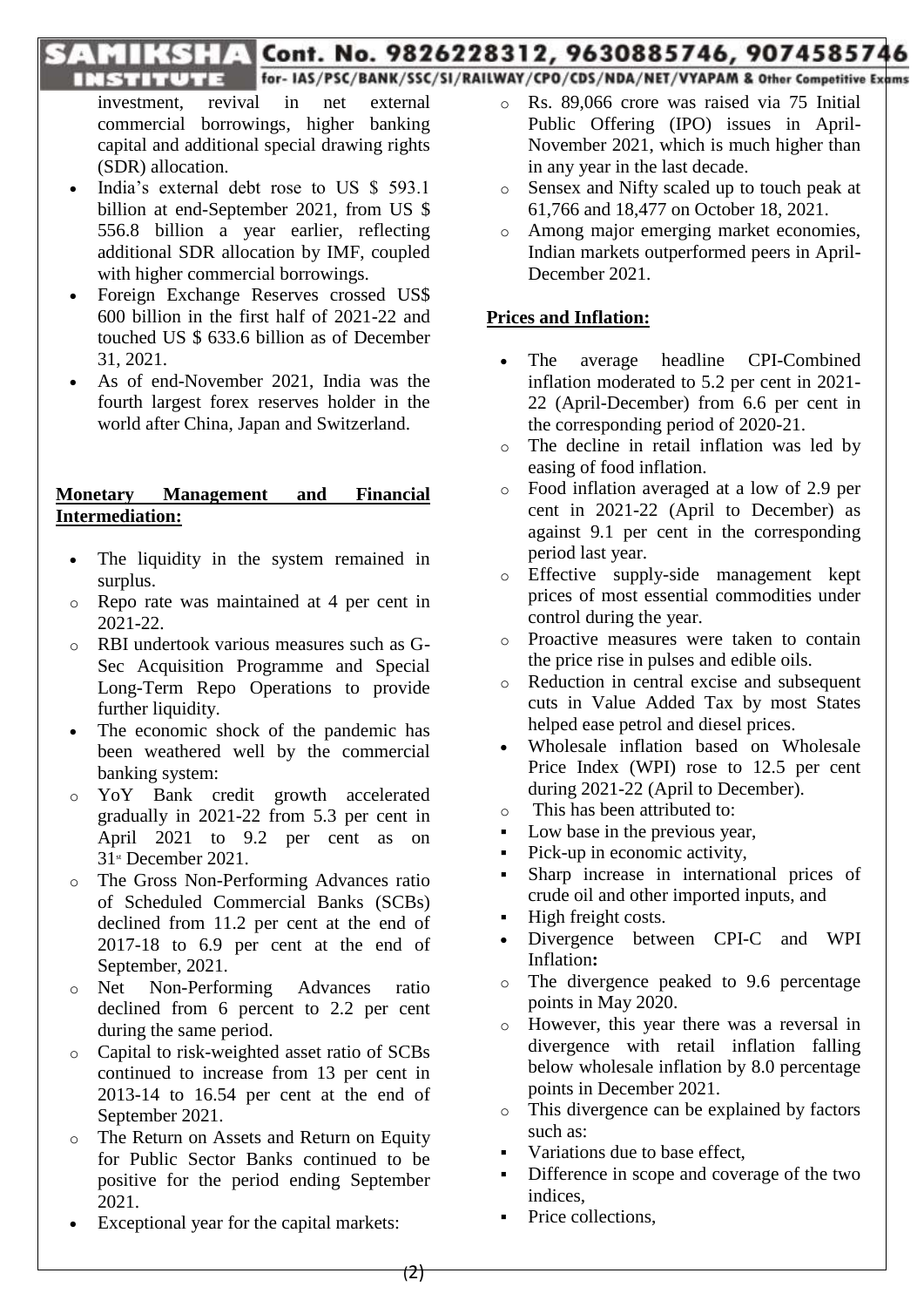## THE Cont. No. 9826228312, 9630885746, 9074585746 **TRISTITUTE** for-IAS/PSC/BANK/SSC/SI/RAILWAY/CPO/CDS/NDA/NET/VYAPAM & Other Competitive Exams

# Items covered,

- Difference in commodity weights, and
- WPI being more sensitive to cost-push inflation led by imported inputs.
- o With the gradual waning of base effect in WPI, the divergence in CPI-C and WPI is also expected to narrow down.

## **Sustainable Development and Climate Change:**

- India"s overall score on the NITI Aayog SDG India Index and Dashboard improved to 66 in 2020-21 from 60 in 2019-20 and 57 in 2018-19.
- Number of Front Runners (scoring 65-99) increased to 22 States and UTs in 2020-21 from 10 in 2019-20.
- In North East India, 64 districts were Front Runners and 39 districts were Performers in the NITI Aayog North-Eastern Region District SDG Index 2021-22.
- India has the tenth largest forest area in the world.
- In 2020, India ranked third globally in increasing its forest area during 2010 to 2020.
- In 2020, the forests covered 24% of India"s total geographical, accounting for 2% of the world"s total forest area.
- In August 2021, the Plastic Waste Management Amendment Rules, 2021, was notified which is aimed at phasing out single use plastic by 2022.
- Draft regulation on Extended Producer Responsibility for plastic packaging was notified.
- The Compliance status of Grossly Polluting Industries (GPIs) located in the Ganga main stem and its tributaries improved from 39% in 2017 to 81% in 2020.
- The consequent reduction in effluent discharge has been from 349.13 millions of litres per day (MLD) in 2017 to 280.20 MLD in 2020.
- The Prime Minister, as a part of the national statement delivered at the 26<sup>th</sup> Conference of Parties (COP 26) in Glasgow in November 2021, announced ambitious targets to be achieved by 2030 to enable further reduction in emissions.
- The need to start the one-word movement "LIFE" (Lifestyle for Environment) urging mindful and

deliberate utilization instead of mindless and destructive consumption was underlined.

### **Agriculture and Food Management:**

- The Agriculture sector experienced buoyant growth in past two years, accounting for a sizeable 18.8% (2021-22) in Gross Value Added (GVA) of the country registering a growth of 3.6% in 2020-21 and 3.9% in 2021-22.
- Minimum Support Price (MSP) policy is being used to promote crop diversification.
- Net receipts from crop production have increased by 22.6% in the latest Situation Assessment Survey (SAS) compared to SAS Report of 2014.
- Allied sectors including animal husbandry, dairying and fisheries are steadily emerging to be high growth sectors and major drivers of overall growth in agriculture sector.
- The Livestock sector has grown at a CAGR of 8.15% over the last five years ending 2019-20. It has been a stable source of income across groups of agricultural households accounting for about 15% of their average monthly income.
- Government facilitates food processing through various measures of infrastructure development, subsidized transportation and support for formalization of micro food enterprises.
- India runs one of the largest food management programmes in the world.
- Government has further extended the coverage of food security network through schemes like PM Gareeb Kalyan Yojana (PMGKY).

#### **Industry and Infrastructure:**

• Index of Industrial Production (IIP) grew at 17.4 percent (YoY) during April-November 2021 as compared to (-)15.3 percent in April-November 2020.

· Capital expenditure for the Indian railways has increased to Rs. 155,181 crores in 2020-21 from an average annual of Rs. 45,980 crores during 2009-14 and it has been budgeted to further